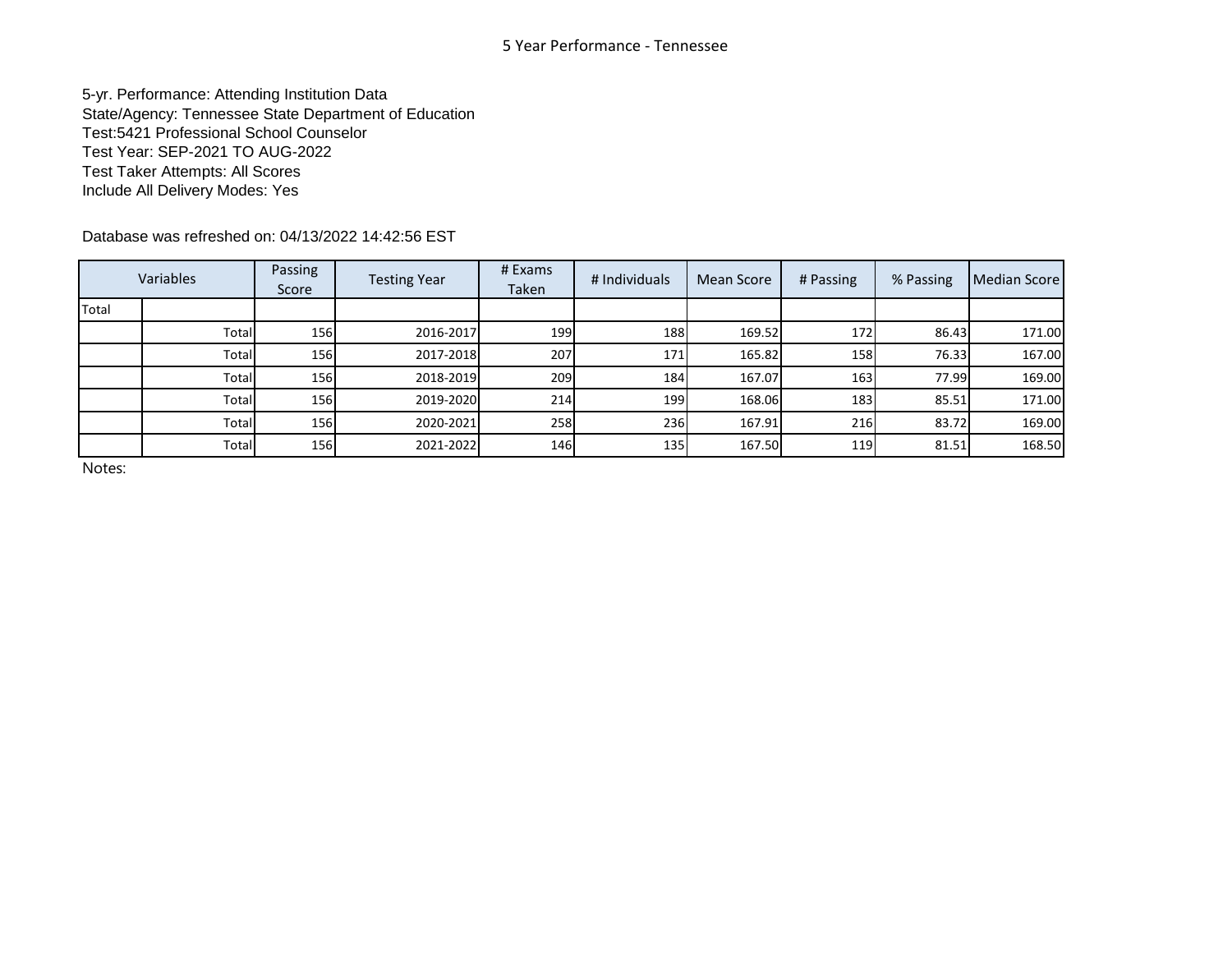5-yr. Performance: Attending Institution Data State/Agency: Tennessee State Department of Education Institution: Lipscomb University Test:5421 Professional School Counselor Test Year: SEP-2021 TO AUG-2022 Test Taker Attempts: All Scores Include All Delivery Modes: Yes

Database was refreshed on: 04/13/2022 14:42:56 EST

| Variables |        | Passing<br>Score | <b>Testing Year</b> | # Exams<br>Taken | # Individuals   | Mean Score | # Passing       | % Passing | Median Score |
|-----------|--------|------------------|---------------------|------------------|-----------------|------------|-----------------|-----------|--------------|
| Total     |        |                  |                     |                  |                 |            |                 |           |              |
|           | Totall | <b>156</b>       | 2018-2019           |                  |                 |            |                 |           |              |
|           | Total  | <b>156</b>       | 2019-2020           | 19               | 19 <sup>l</sup> | 168.58     | 18 <sup>l</sup> | 94.74     | 171.00       |
|           | Totall | <b>156</b>       | 2020-2021           | 16               | 15              | 169.63     | 13 <sup>l</sup> | 81.25     | 170.50       |
|           | Total  | <b>156</b>       | 2021-2022           | 11               | 10 <sup>1</sup> | 162.36     |                 | 63.64     | 160.00       |

Notes:

\* No data are displayed because the test taker count is fewer than 5.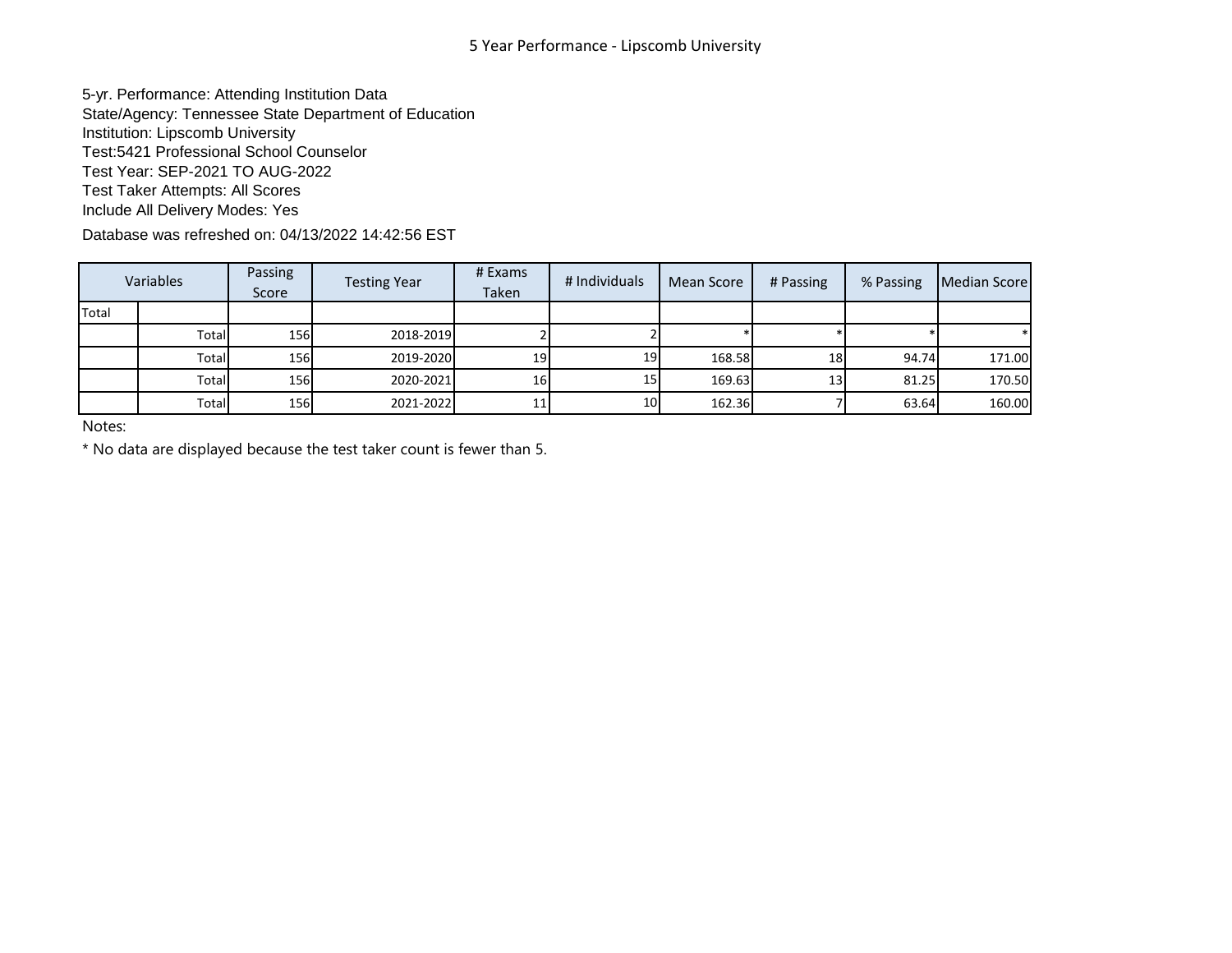Summary Report: Attending Institution Data Test:5421 Professional School Counselor Scale score range: 100-200 by 1 Testing period: SEP-2020 TO AUG-2021 Test Taker Attempts: All Scores Include All Delivery Modes: Yes

Database was refreshed on: 04/13/2022 14:42:56 EST

| Variables | Number Of<br>Test Takers |          | Percent Pass At |       | Median | Mean   | Standard<br>Deviation | Average<br>Performance<br>Range | Highest<br>Observed<br>Score | Lowest<br>Observed<br>Score |
|-----------|--------------------------|----------|-----------------|-------|--------|--------|-----------------------|---------------------------------|------------------------------|-----------------------------|
| left: 151 |                          | mid: 156 | right: 161      |       |        |        |                       |                                 |                              |                             |
| Total     | 4358                     | 92.13    | 84.10           | 73.02 | 168.00 | 167.07 | 11.17                 | $160 - 175$                     | 195                          | 107                         |

Notes:

Average Performance Range - The range of scores earned by the middle 50% of a group of test takers.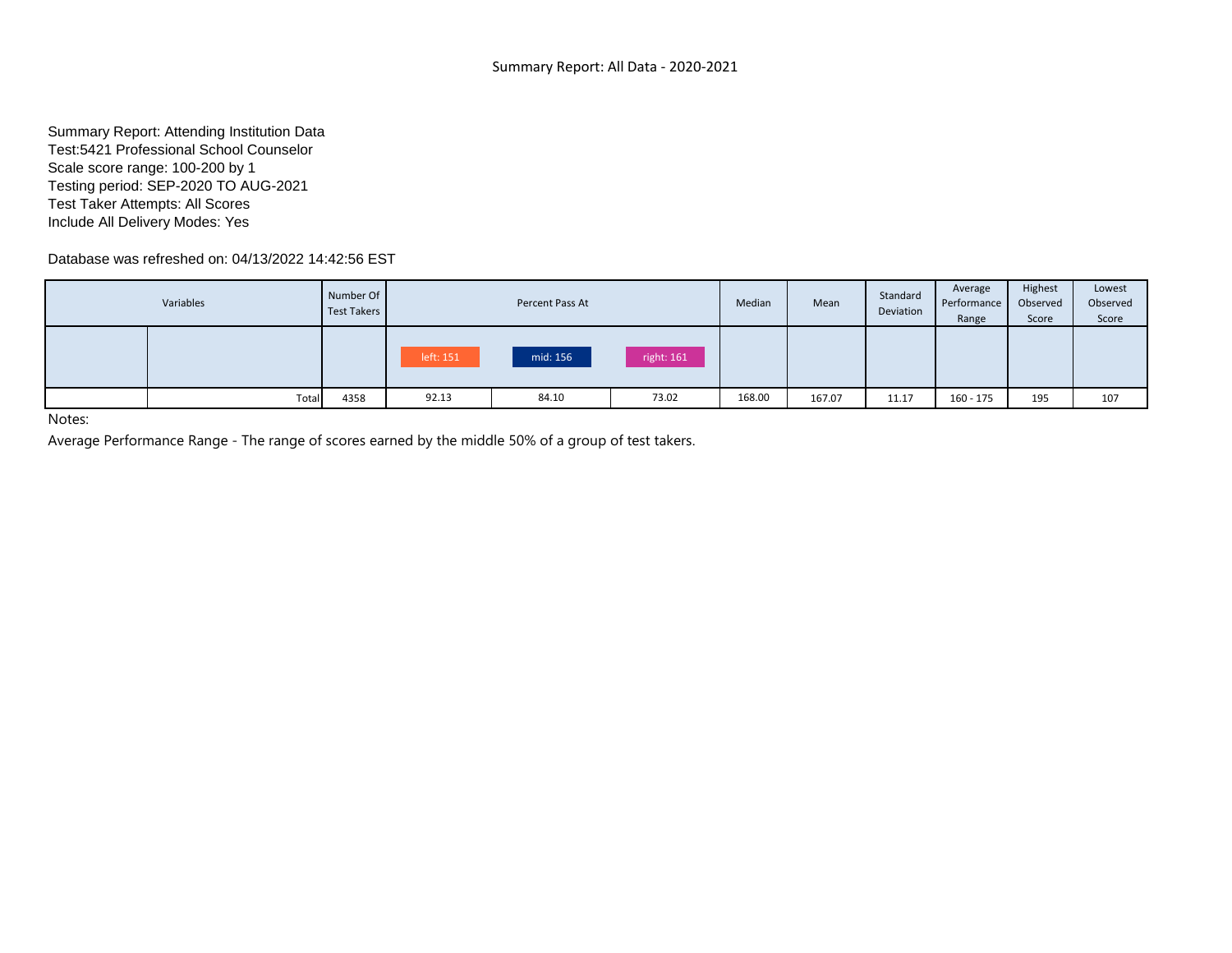# Summary Report: Tennessee - 2020-2021

Summary Report: Attending Institution Data Test:5421 Professional School Counselor State/Agency: Tennessee State Department of Education Scale score range: 100-200 by 1 Testing period: SEP-2020 TO AUG-2021 Test Taker Attempts: All Scores Include All Delivery Modes: Yes

Database was refreshed on: 04/13/2022 14:42:56 EST

| Variables | Number Of<br>Test Takers |           | Percent Pass At |            | Median | Mean   | Standard<br>Deviation | Average<br>Performance<br>Range | Highest<br>Observed<br>Score | Lowest<br>Observed<br>Score |
|-----------|--------------------------|-----------|-----------------|------------|--------|--------|-----------------------|---------------------------------|------------------------------|-----------------------------|
|           |                          | left: 151 | mid: 156        | right: 161 |        |        |                       |                                 |                              |                             |
| Total     | 258                      | 93.41     | 83.72           | 75.19      | 169.00 | 167.91 | 11.09                 | $161 - 176$                     | 190                          | 135                         |

Notes:

Average Performance Range - The range of scores earned by the middle 50% of a group of test takers.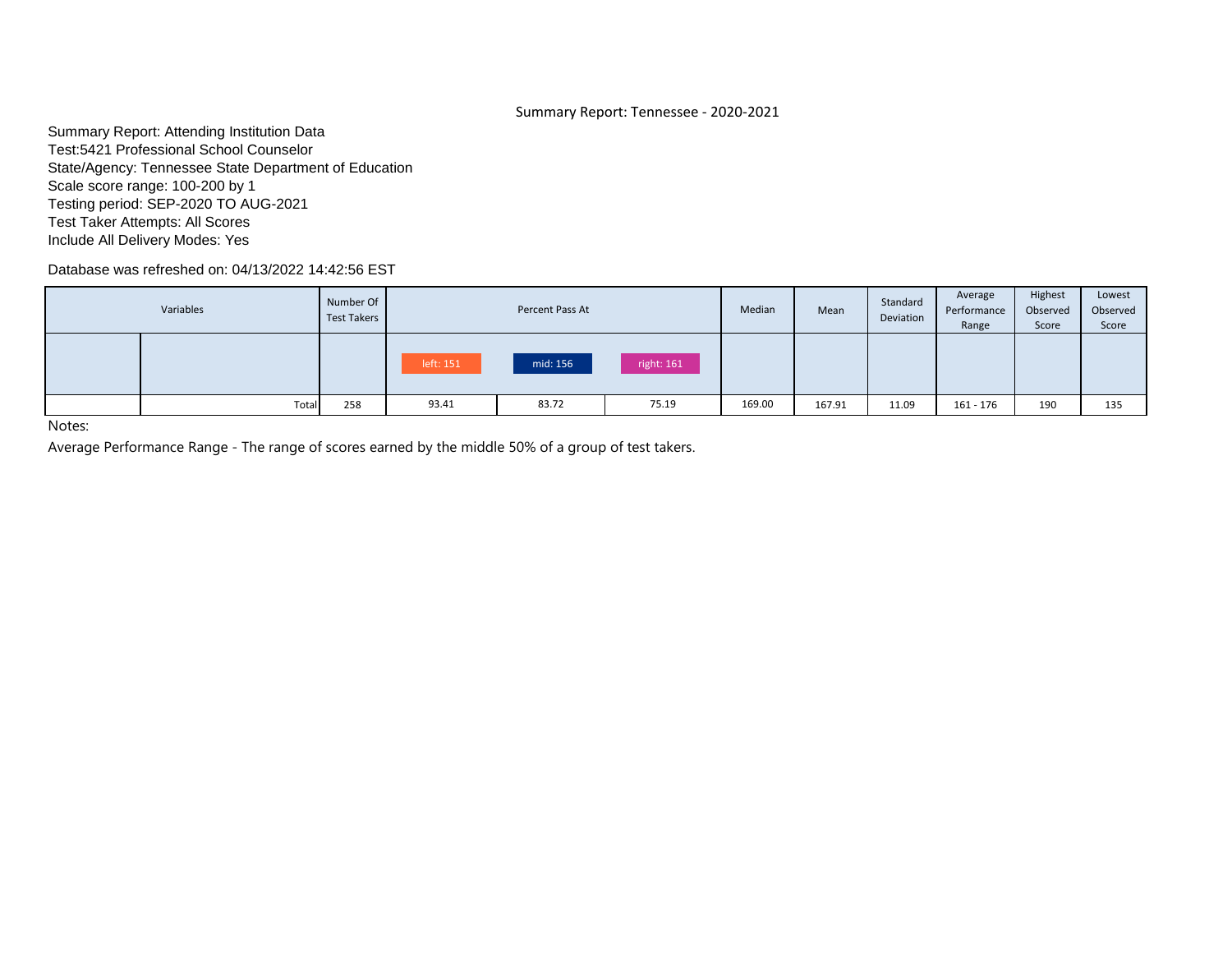# Summary Report: Lipscomb University - 2020-2021

Summary Report: Attending Institution Data Test:5421 Professional School Counselor State/Agency: Tennessee State Department of Education Institution: Lipscomb University Scale score range: 100-200 by 1 Testing period: SEP-2020 TO AUG-2021 Test Taker Attempts: All Scores Include All Delivery Modes: Yes

Database was refreshed on: 04/13/2022 14:42:56 EST

| Variables | Number Of<br>Test Takers |           | Percent Pass At |       | Median | Mean   | Standard<br>Deviation | Average<br>Performance<br>Range | Highest<br>Observed<br>Score | Lowest<br>Observed<br>Score |
|-----------|--------------------------|-----------|-----------------|-------|--------|--------|-----------------------|---------------------------------|------------------------------|-----------------------------|
|           |                          | left: 151 | mid: 156        |       |        |        |                       |                                 |                              |                             |
| Total     | 16                       | 100.00    | 81.25           | 81.25 | 170.50 | 169.63 | 9.35                  | $168 - 177$                     | 183                          | 151                         |

Notes:

Average Performance Range - The range of scores earned by the middle 50% of a group of test takers.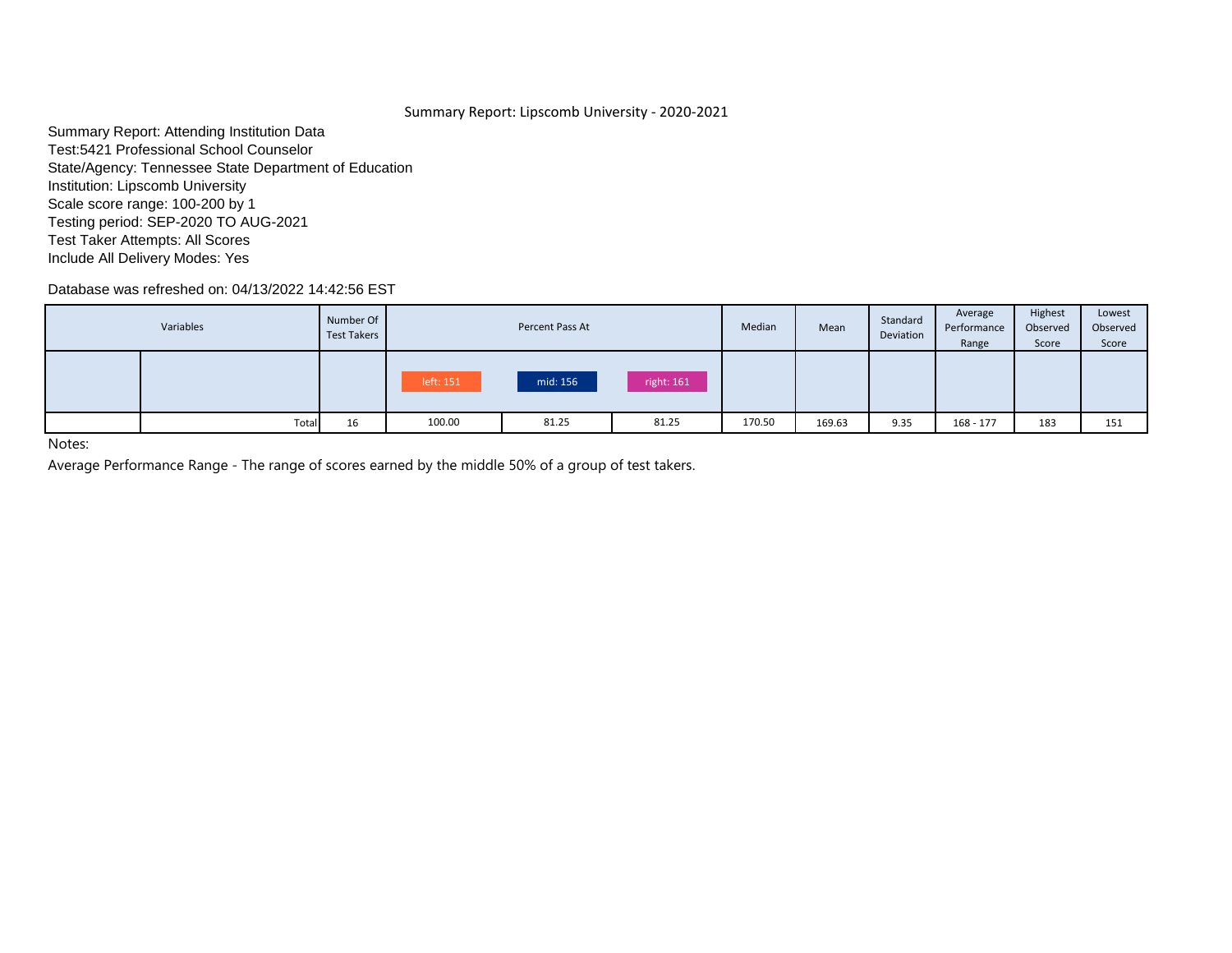Summary Report: Attending Institution Data Test:5421 Professional School Counselor State/Agency: Tennessee State Department of Education Institution: Lipscomb University Category: I. Foundations Testing period: SEP-2020 TO AUG-2021 Test Taker Attempts: All Scores Include All Delivery Modes: Yes

# Database was refreshed on: 04/13/2022 14:42:56 EST

| Variables |       | Maximum<br>Points<br>Available |          | Average % Correct |             | (lowest) 1st Quartile        |       | 2nd Quartile |       | 3rd Quartile |       | (highest) 4th Quartile |       |
|-----------|-------|--------------------------------|----------|-------------------|-------------|------------------------------|-------|--------------|-------|--------------|-------|------------------------|-------|
|           |       |                                | National | State/Agency      | Institution | $\mathbf{M}$<br>$\mathbf{N}$ |       | N            | %     | N            | %     |                        | %     |
|           | Total | $19 - 21$                      | 78.09    | 79.13             | 81.36       |                              | 12.50 |              | 37.50 |              | 18.75 |                        | 31.25 |

Notes: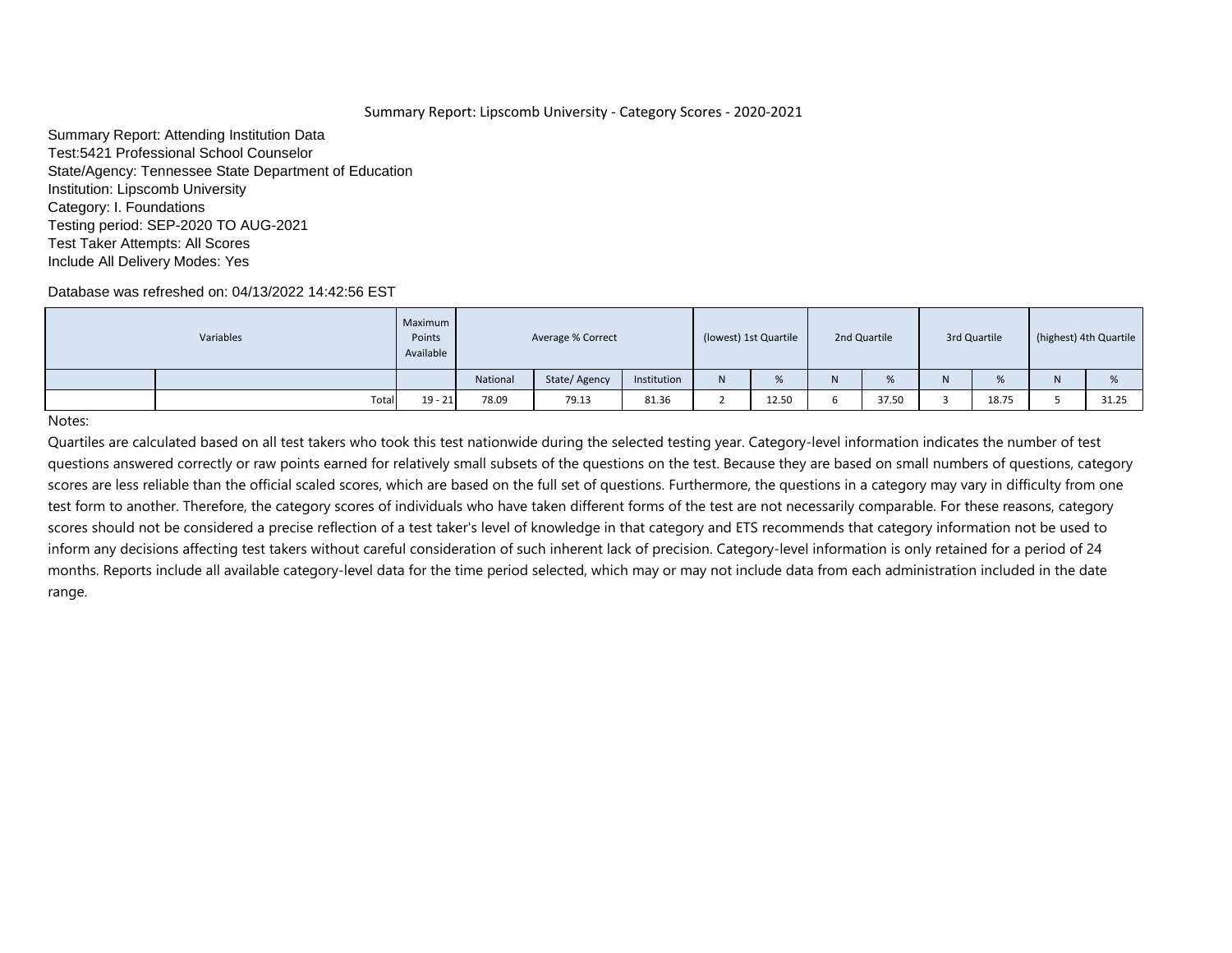Summary Report: Attending Institution Data Test:5421 Professional School Counselor State/Agency: Tennessee State Department of Education Institution: Lipscomb University Category: II. Delivery of Services Testing period: SEP-2020 TO AUG-2021 Test Taker Attempts: All Scores Include All Delivery Modes: Yes

# Database was refreshed on: 04/13/2022 14:42:56 EST

| Variables |       | Maximum<br>Points<br>Available |          | Average % Correct |             | (lowest) 1st Quartile        |       | 2nd Quartile |                  | 3rd Quartile |       | (highest) 4th Quartile |       |
|-----------|-------|--------------------------------|----------|-------------------|-------------|------------------------------|-------|--------------|------------------|--------------|-------|------------------------|-------|
|           |       |                                | National | State/Agency      | Institution | $\mathbf{M}$<br>$\mathbf{N}$ |       | N            | $O_{\mathbb{A}}$ | N            | %     |                        | %     |
|           | Total | $48 - 50$                      | 76.05    | 76.75             | 77.46       |                              | 25.00 |              | 18.75            |              | 25.00 |                        | 31.25 |

Notes: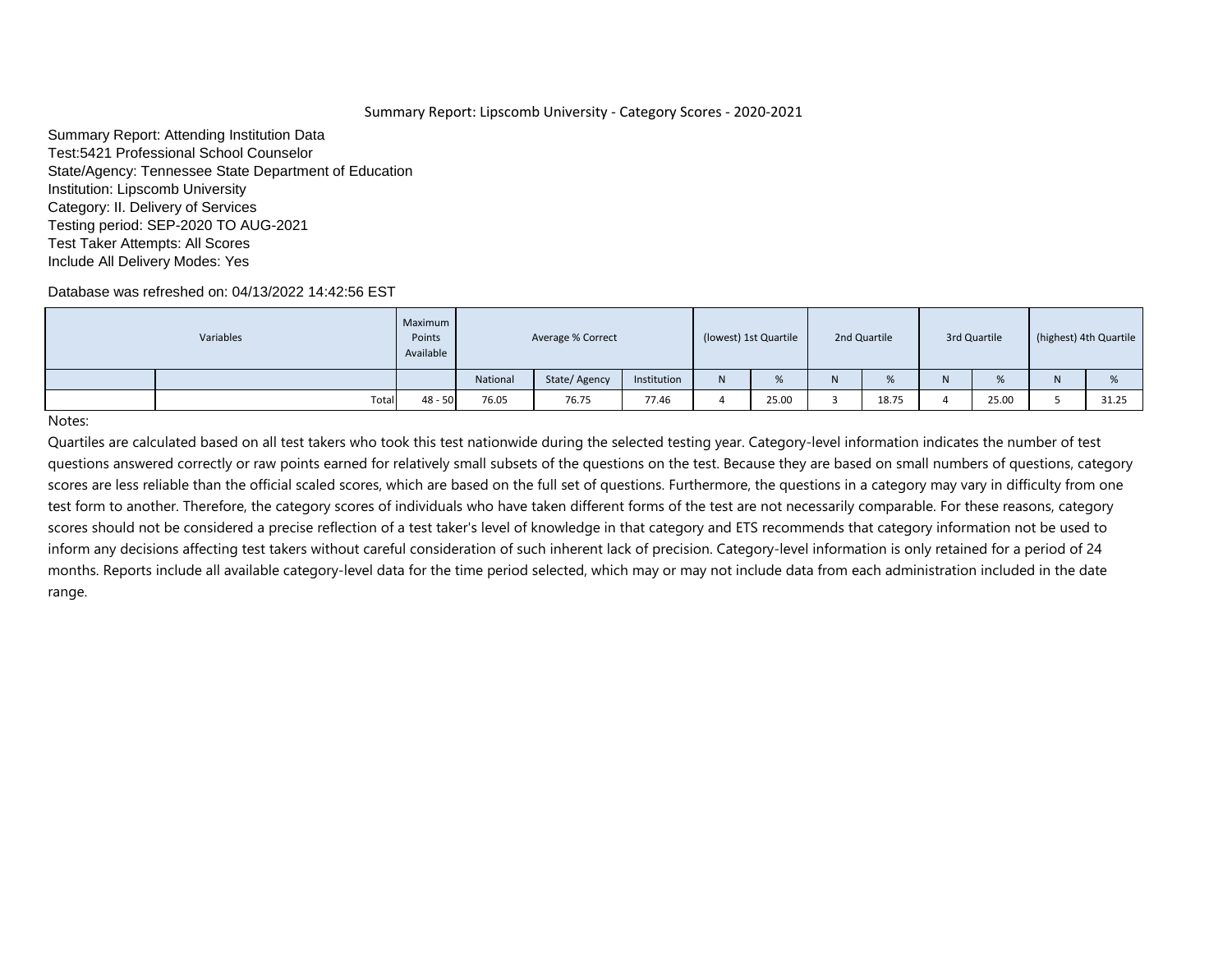Summary Report: Attending Institution Data Test:5421 Professional School Counselor State/Agency: Tennessee State Department of Education Institution: Lipscomb University Category: III. Management Testing period: SEP-2020 TO AUG-2021 Test Taker Attempts: All Scores Include All Delivery Modes: Yes

# Database was refreshed on: 04/13/2022 14:42:56 EST

| Variables |       | Maximum<br>Points<br>Available |          | Average % Correct |             | (lowest) 1st Quartile        |       | 2nd Quartile |       | 3rd Quartile |       | (highest) 4th Quartile |      |
|-----------|-------|--------------------------------|----------|-------------------|-------------|------------------------------|-------|--------------|-------|--------------|-------|------------------------|------|
|           |       |                                | National | State/Agency      | Institution | $\mathbf{M}$<br>$\mathbf{N}$ |       | N.           | %     | N            | %     |                        | %    |
|           | Total | $16 - 17$                      | 73.08    | 73.59             | 73.32       |                              | 43.75 |              | 12.50 |              | 43.75 |                        | 0.00 |

Notes: